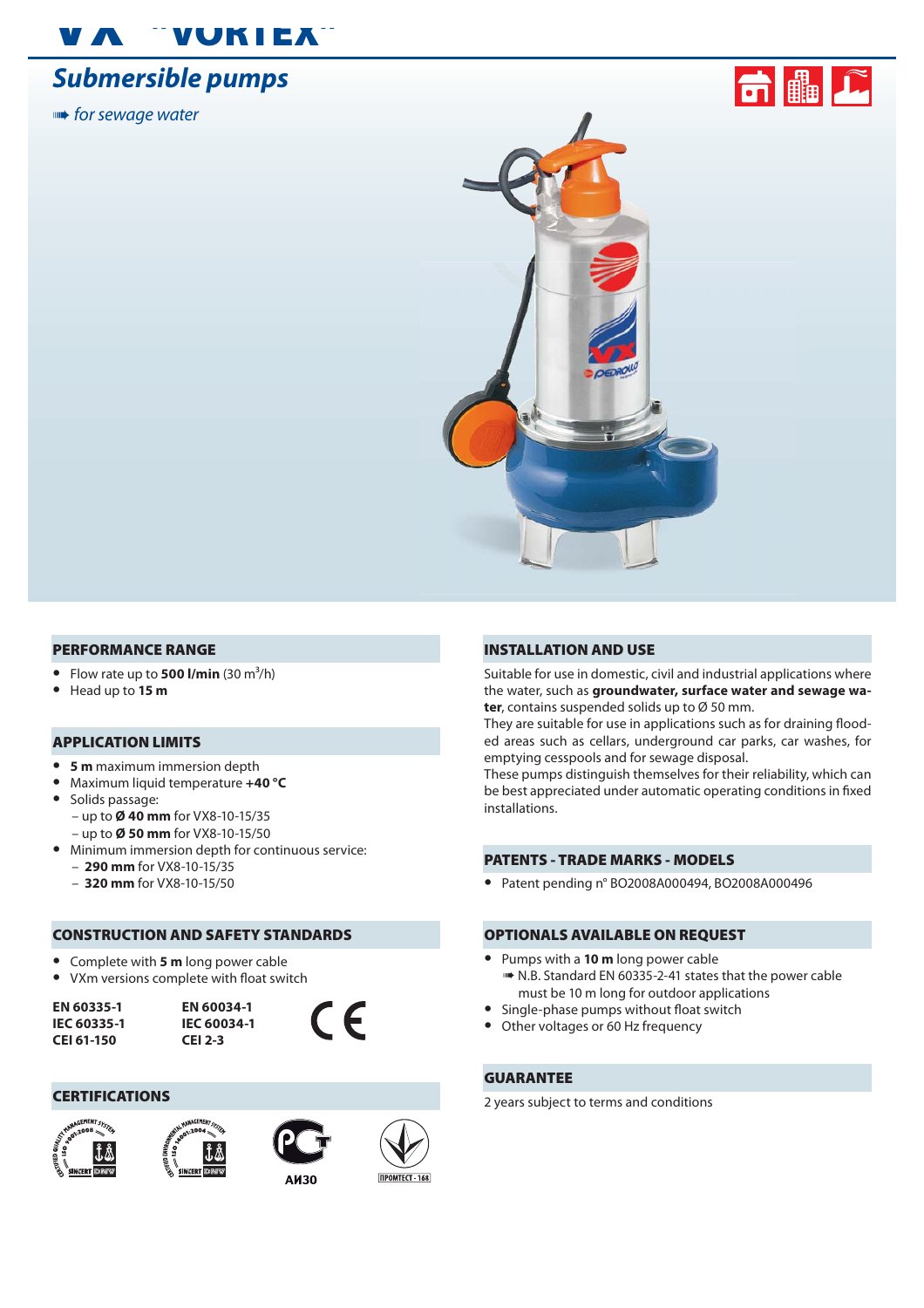



| <b>MODEL</b>     |                          |      | <b>POWER</b>   | $m^3/h$    | $\Omega$    | 3    | 6   | 9    | 12   | 15             | 18             | 21  | 24             | 27             | 30  |
|------------------|--------------------------|------|----------------|------------|-------------|------|-----|------|------|----------------|----------------|-----|----------------|----------------|-----|
| Single-phase     | Three-phase              | kW   | <b>HP</b>      | Ο<br>l/min | $\mathbf 0$ | 50   | 100 | 150  | 200  | 250            | 300            | 350 | 400            | 450            | 500 |
| <b>VXm 8/35</b>  | $\overline{\phantom{m}}$ | 0.55 | 0.75           |            | 8.4         | 7.5  | 6.5 | 5.2  | 3.7  | 2              |                |     |                |                |     |
| <b>VXm 10/35</b> | <b>VX 10/35</b>          | 0.75 |                |            | 10          | 9.5  | 8.5 | 7.2  | 5.8  | 4              | $\overline{2}$ |     |                |                |     |
| <b>VXm 15/35</b> | <b>VX 15/35</b>          | 1.1  | 1.5            |            | 15          | 14   | 13  | 11.8 | 10.5 | 9              | 7.5            | 6   | $\overline{4}$ | $\overline{2}$ |     |
| <b>VXm 8/50</b>  | $\overline{\phantom{m}}$ | 0.55 | 0.75           | H metres   | 6           | 5.5  | 5   | 4.4  | 3.6  | 2.8            | 2              |     |                |                |     |
| <b>VXm 10/50</b> | <b>VX 10/50</b>          | 0.75 | $\overline{1}$ |            | 7.5         |      | 6.5 | 5.8  | 5    | $\overline{4}$ | 3.2            | 2.4 | 1.5            |                |     |
| <b>VXm 15/50</b> | <b>VX 15/50</b>          | 1.1  | 1.5            |            | 11          | 10.5 | 10  | 9.5  | 9    | 8.3            | 7.5            | 6.8 | 6              |                | 4   |

**Q** = Flow rate **H** = Total manometric head Tolerance of characteristic curves in compliance with EN ISO 9906 App. A.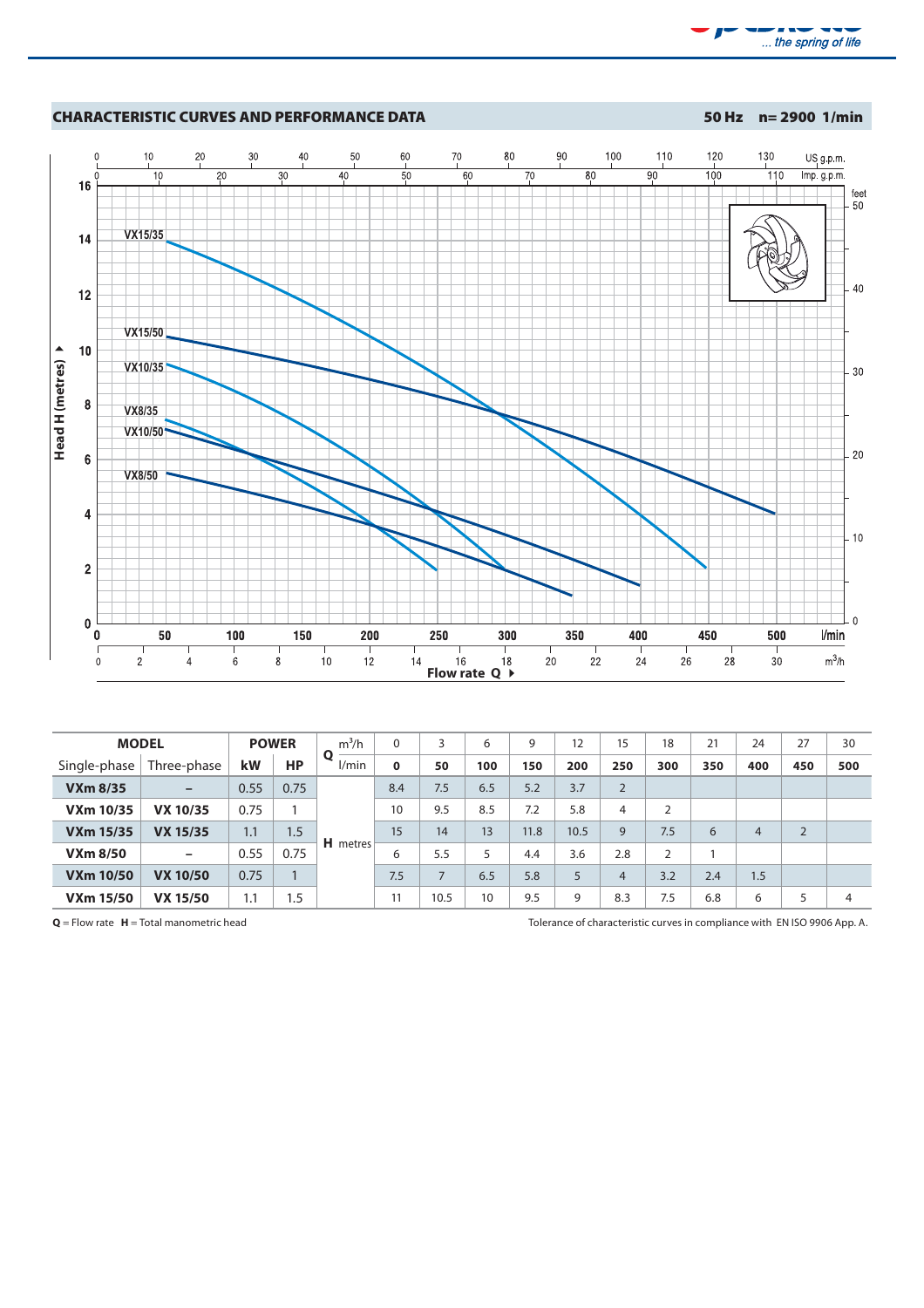## VA "VUKIEA"

|              | <b>POS. COMPONENT</b>     | <b>CONSTRUCTION CHARACTERISTICS</b>                        |
|--------------|---------------------------|------------------------------------------------------------|
|              | <b>PUMP BODY</b>          | Cast iron, with threaded port in compliance with ISO 228/1 |
| $\mathbf{z}$ | <b>BASE</b>               | Stainless steel AISI 304                                   |
| 3.           | <b>IMPELLER</b>           | Stainless steel AISI 304 VORTEX type                       |
| 4            | <b>MOTOR CASING</b>       | Stainless steel AISI 304                                   |
| 5            | <b>MOTOR CASING PLATE</b> | Stainless steel AISI 304                                   |
| 6            | <b>MOTOR SHAFT</b>        | Stainless steel EN 10088-3 - 1.4104                        |

### **7 SHAFT WITH DOUBLE SEAL AND OIL CHAMBER**

**9 BEARINGS 6203 ZZ / 6203 ZZ**

|    | Seal              | <b>Shaft</b>      |                                                          | <b>Materials</b>                                           |            |
|----|-------------------|-------------------|----------------------------------------------------------|------------------------------------------------------------|------------|
|    | Model             | <b>Diameter</b>   | Stationary ring                                          | Rotational rina                                            | Elastomer  |
|    | <b>MG1-14 SIC</b> | $\emptyset$ 14 mm | Ceramic                                                  | Silicon carbide                                            | <b>NBR</b> |
| 8. | <b>LIP SEAL</b>   |                   | $\emptyset$ 16 x $\emptyset$ 24 x H 5 mm for VX 15/35-50 | $\emptyset$ 15 x $\emptyset$ 24 x H 5 mm for VX 8-10/35-50 |            |

| 10 | <b>CAPACITOR</b> |
|----|------------------|
|----|------------------|

| Pump                                                    | <b>Capacitance</b> |              |
|---------------------------------------------------------|--------------------|--------------|
| Single-phase                                            | (230 V or 240 V)   | (110 V)      |
| $VXm$ 8/35<br>VXm 8/50<br>VXm 10/35<br><b>VXm 10/50</b> | $20 \mu F 450 VL$  | 30 µF 250 VL |
| VXm 15/35<br><b>VXm 15/50</b>                           | 25 µF 450 VL       |              |

### **11 ELECTRIC MOTOR**

- Single-phase 230 V 50 Hz
- with thermal overload protector built-in to the winding
- Three-phase 400 V 50 Hz
- Insulation: F class
- Protection: IP 68

### **12 POWER CABLE**

**5 metre** long "H07 RN-F" cable (with Schuko plug on single-phase versions only)

### **13 FLOAT SWITCH**

(only for single-phase versions)